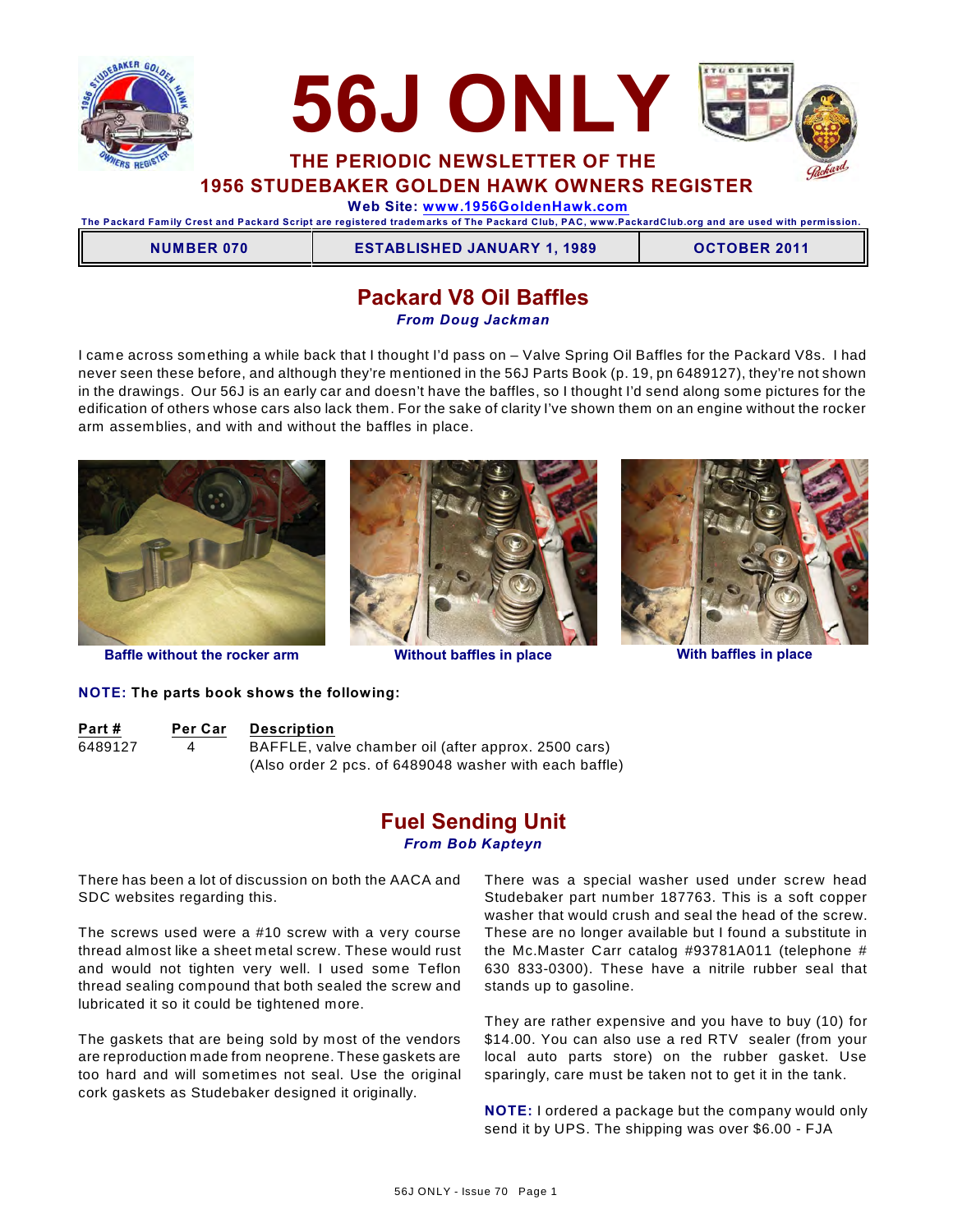## **Fuel Tank Sending Unit** *New Units Are Available*

It all started when my friend Rusty DeFazio inquired about a fuel sending unit for his 1957 Golden Hawk. I told him to contact 56J owner Brent Hagen of Portland OR whose web site is at: [www.StudebakerVendors.com/hagen](http://www.StudebakerVendors.com/hagen)).

 Brent didn't have the part Rusty needed, but mentioned that it was available from the Atwater Kent Manufacturing Company located in W orcester MA.



**Sending Unit**

Many people in our 1956 Golden Hawk Owners Register have asked about a sending unit for our cars so I checked the

Atwater Kent site at [www.atwaterkentmfg.com](http://www.atwaterkentmfg.com) to see if one was available for 1956 models.

There wasn't a listing for 1956 but I've been told the only difference between a 1956 Hawk sending unit and a 1957 Golden Hawk sending unit is the fuel line. The 1956 unit uses a 5/16" fuel line and the 1957 GH unit uses a 3/8" fuel line.

I decided to see it Atwater Kent could make a unit for the 1956 Hawks but I wanted to be sure that I had my information correct. I contacted fellow 1956 GH owner Jim Bella in North Liberty IN, who has been of great help to me in the past. Jim was able to send me some drawings of the sending unit, part # 1540263.

Armed with this information, I then sent it to Atwater Kent asking if they could produce a unit for the 1956 Hawks. Two days after mailing my letter, I received a phone call from Atwater Kent owner Mike Leveille. He had checked the specifications and said there would be no problem producing the unit.

At present the price is \$145.00 plus \$10.00 shipping to anywhere in the USA, and each unit comes with a one year warranty. This unit fits all 1956 Hawk models as well as the 1957 Silver Hawk. Mike also stated that he can produce sending units from other years if he has an original unit to work from.

Anyone in need of a Fuel Sending Unit, listed in the parts manual at Group 0307-20, Gasoline Gage (tank unit), for their Studebaker, the contact information is:

> **Atwater Kent Manufacturing Company, 12 Jacques Street, Worcester, MA, 01603, Tel: (508)792-9500, Monday - Friday 9AM - 5PM (EST).**

## **1956 Golden Hawks At Springfield SDC Meet** *By Pete Phillips Leonard, Texas*

The Studebaker Drivers Club national meet in Springfield, Missouri was the closest the meet has been to me (I live in northeastern Texas) since it was held in Austin, Texas, back in 1998. Compared to the total number of cars in Austin, I would say that the numbers were down just a bit this year, probably due to the high fuel prices and state of the economy. I was not able to stay for the entire meet, but I counted five 1956 Golden Hawks on Monday and Tuesday, June 20 and 21.



**For sale for \$4800 in the cars for sale area of the show field.**

This included a black one on a trailer, which was in the "for sale" section of the show field. A sign said the asking price was \$4800 and it was a non-running project car. I'm told that it had an incorrect engine in the car, but a correct 352 went with it, if sold.



**Driven in from Kentucky**

A beautiful two tone blue '56 Golden Hawk was driven in from Kentucky by owner Joe Hall. It's a stick shift car, and Joe told me that it did just fine on the trip.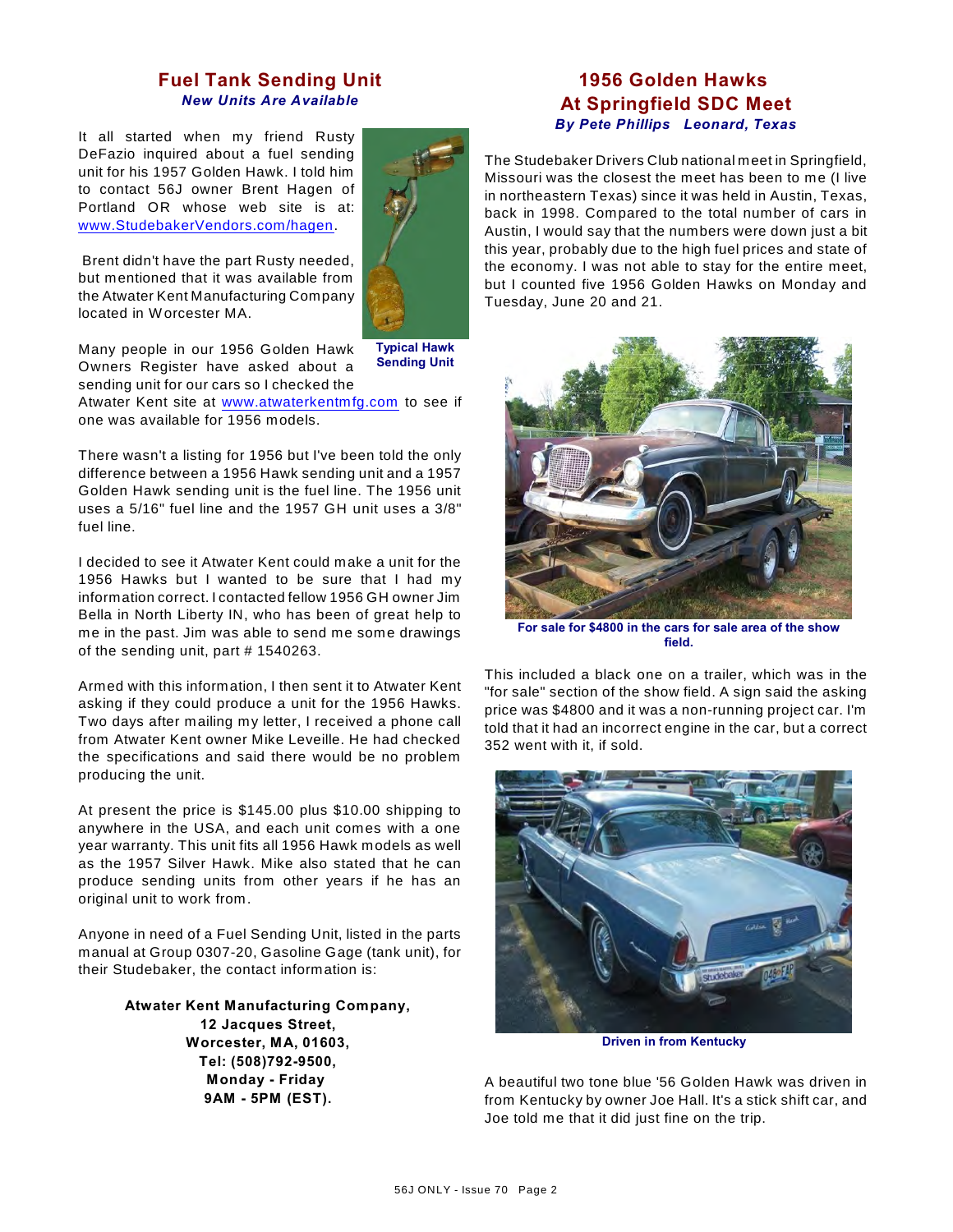

**This one attracted a crowd for most of the day.**

A freshly restored, two-tone green '56, owned by Joe & Nancy Bacon from Indiana, attracted a crowd of admirers in the hotel parking lot all day long. The car is just as nice under the hood as it is everywhere else.



**This Golden Hawk was parked in the front driveway of the host hotel, as if to mark the spot for Studebaker owners passing by.**

Parked in the front driveway of the host hotel, as if to flag down any passers-by, was a copper and white Golden Hawk, owned by one of the local members, Richard Phillips.



**Notice the optional spotlight on the driver's door.**

A mocha and doeskin '56 Golden Hawk, owned by Ray Martin from Ontario rounded out the fine group of '56 J-cars at the meet. It is a restored car in immaculate condition.

I hope you enjoy the photos I took of these beautiful Studebakers.



**This doeskin and mocha Hawk came to the meet from Ontario, Canada.**



**A Freshly restored car from Indiana**



**Immaculate interior on the Indiana car**



**The engine was as nicely detailed as the rest of the car.**



**Notice the twin radio antennas.**

## **Service Bulletins** *Now On The Web*

I have been able to convert all the Service Bulletins that have information on 1956 Golden Hawks, to searchable .pdf files. These were uploaded to our web site as well as an Index listing of what is included in each Bulletin.

To view the Bulletins, point your browser to our web site at [www.1956GoldenHawk.com](http://www.1956GoldenHawk.com.) Once there, click on Options and then click on Service Bulletins (PDF) located in the left hand column.

This will load the index where you can select the Bulletin(s) of your choice by clicking on the corresponding 3 digit number on the left side of the page.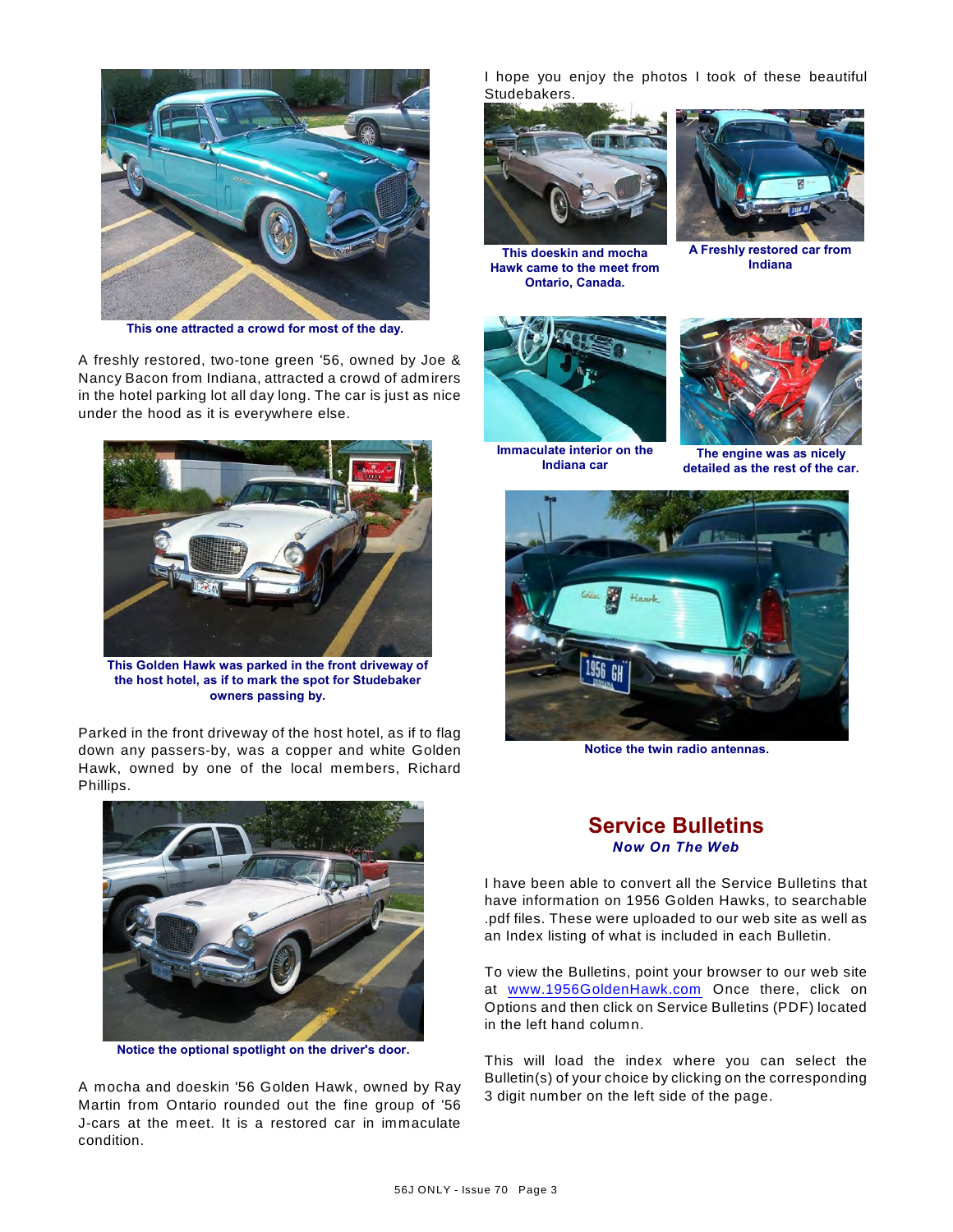### **Exhaust Extension** *From Richard Atkinson*



Richard Atkinson has been working on getting this 56J Only item reproduced for the past year or so. The exhaust extension is unique to our particular year and model. No other Studebaker uses it and it is also not used on the Packard

V8 models for 1955 and 1956.

He has posted information on this project on the 56J Only Message Forum and many of you have responded favorably. I'm printing the information here so that those of you without Internet access will be aware of what is going on.

Richard needed a minimum count in order to proceed with the project and it appears that he has reached his goal. The minimum order assures that they will be available at a lower price than if that minimum had not been met.

|                         | If you would like more information on this, pleas contact: |
|-------------------------|------------------------------------------------------------|
| <b>Richard Atkinson</b> | richardnatkinson@aol.com                                   |

|                  |         |                    | 11911010110111110011132011001 |
|------------------|---------|--------------------|-------------------------------|
| Top Floor Flat   |         | 26 All Saints Road |                               |
| Clifton          | Bristol | BS6 7DN            | . UK                          |
| T: 0117-923-8825 |         | M: 07786-258425    |                               |

#### **Ultramatic Fluid Level Check** *By Frank Ambrogio*

#### **(NOTE: This is posted on the 56J Only Message Forum, and is reprinted here for those of you who do not have internet access.)**

I've always had a problem reading the fluid level on the dipstick with the car running at operating temperature. When I insert and remove the dipstick, there is fluid everywhere and I can't get a good reading.

I measured the dipstick length and the reading marks and came up with the following procedure.

- 1. Get a piece of clear plastic tubing and cut it about 14 inches long.
- 2. Make a mark at 1/4", 1/2", 1", 1-1/2" and 10"
- 3. Put your thumb and finger at the 10" mark and stick the long end of the hose into the filler tube, stopping when your thumb touches the filler opening.
- 4. Pull the tube out and check to see where the fluid level is in relation to the marks you made in step 2.

 $1 - 1/2" = Full$  $1" = Add 1 Pint$  $1/2" = Add 2 Pints$  $1/4" = Low$ 

I've been using Dexron and Dexron/Mercon in my Ultramatic since 1983.

## **Mail Bonding**

**Letters are always welcome. If you need help or can offer advice, share it with other owners. (Edited as required.)**



## **K Victor Smith May 24, 2011**

I just read your article re: 6032401. J. R. Stanley was a good friend of mine for 35 years or so. I was with him when he bought 6032401 near Greensboro. The owner said the engine had been replaced with a 320 CID Packard(or Hudson) engine. John(J. R.) was a car speculator and bought and sold many cars including several Studebakers, never keeping a car for very long. He lived in W inston-Salem, never Gastonia, and died last year.

The fellow he bought the GH from also was selling a very nice original '64 GT Hawk R-2, 4 speed, black with black interior for \$1200. The GH went for around \$900, I believe, but was not nearly as nice as the GT. The GT went to a friend in SC, then to Craven Ford of Alamance, NC and then to Truette Ray of Raleigh, NC who still has the car. I rode to South Bend for a National Meet with Craven Ford in the GT. In the '80s I bought a 56J at a Studebaker meet in Raleigh put on by Truette Ray (Regional Director at the time). The car was bored out to 374 with Overdrive and a 4.56 rear end and had been partially restored. Truette had owned the car at one time when it had the 2-four barrel setup.

To make a long story short, I didn't keep the car long and sold it to a fellow in the eastern part of the state. I saw the car a year or two later and it was restored. It was gold and white(early paint scheme). I hate to say that I failed to keep the serial number but hope that the car has survived, I never titled it in my name.

### **Deacon Bill Ladroga June 3, 2011**

I don't know if you've ever bought one, but I just bought a new Ultramatic shift indicator from Bondo Billy. W hat a piece of art! It's beautiful!

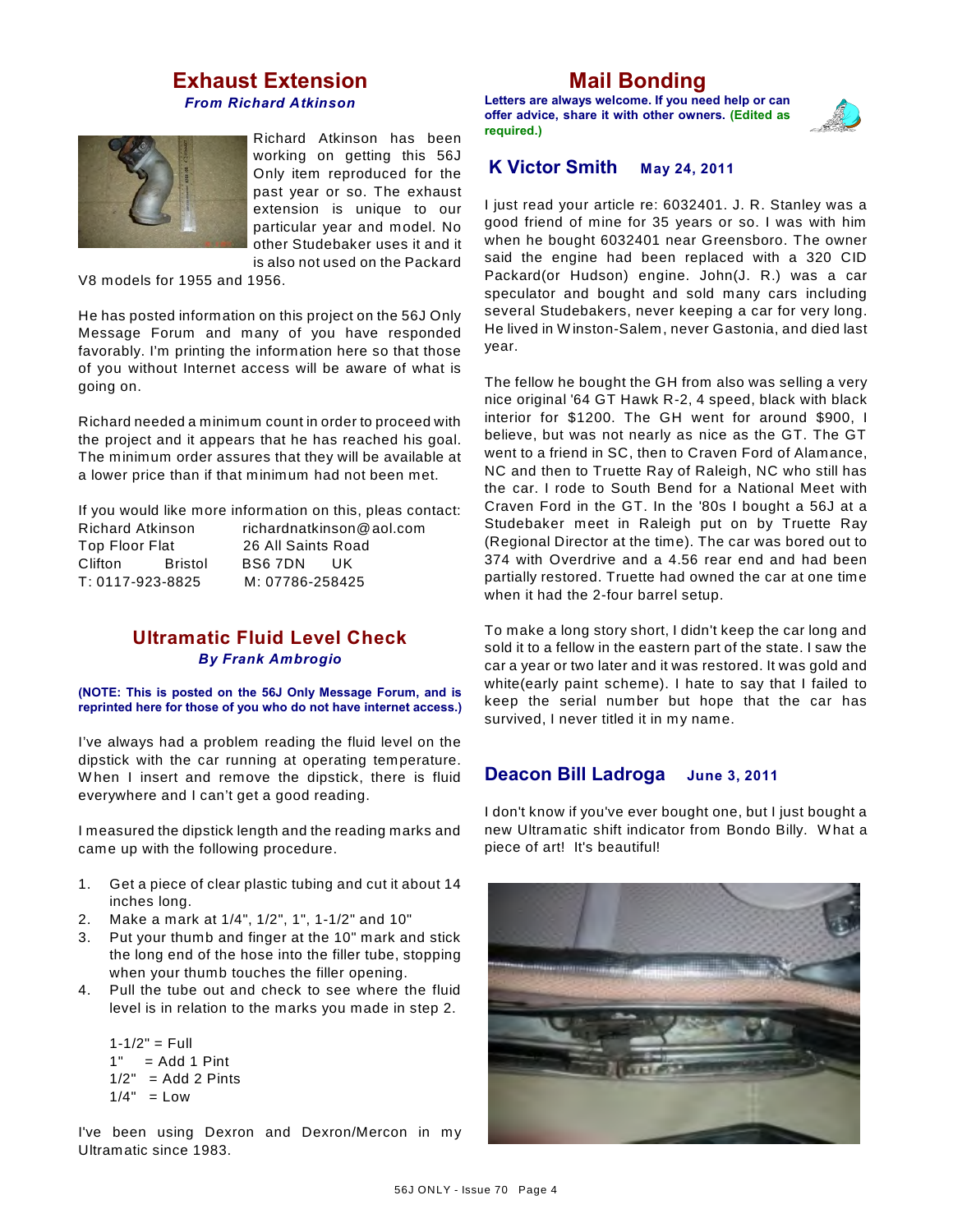Have you ever had one of your window "flippers" rebuilt? The one on my passenger's side is missing the felt "cat's whisker" on the front part of the flipper that goes over the vent window. I've attached a photo. It was taken lying on my back in the front seat and taking the shot from underneath and towards the roof.

### **Deacon Bill Ladroga August 22, 2011**

Just to let you know, I bought the gas tank sending unit gasket from Chevs of the 40's, 1605 NE 112th St., Vancouver, WA 98686, telephone 800-999-2438, www.chevsofthe40s.com. It's part number 1516061 31/54. The cost to Sarasota was \$2.25 and \$7.78 for shipping(!) It's a combination cork/rubber compound. Even the five pre-punched staggered holes are correct for the 56J.

# **Here We Grow Again**

*Since the newsletter is now posted on the web site, we will no longer print addresses and phone numbers. If you move, please remember me when you send your change of address information.*

| 571 Martin Rumfelt<br>San Antonio TX  | SN 6800035<br><b>Prev Owner Steve Williams</b> |
|---------------------------------------|------------------------------------------------|
| 572 Joel Young<br>Republic MO         | SN 6032947<br>Prev Owner Daniel Young          |
| 573 Gordon Harlander<br>Santa Rosa CA | SN 6031833<br>Prev Owner Gwin Stumbaugh        |
| 574 Leo Schigiel<br>Miami Beach FL    | SN 6031971<br><b>Richard Lindsev</b>           |

*NOTICE: In lieu of dues, and to help keep my records correct, registration forms are mailed to owners who haven't been heard from for several years. If you receive one, complete and mail it at once or you will be dropped from the mailing list.*

# **Administrative "Assistance"**

**NOTE: Special notes and recurring items. EMAIL CLUTTER**: **I easily get 100s of messages a day, most of which are useless and interfere with the more important items. Please do not send forwarded mail to me. I just can't read it all. This includes anything not 56J related, especially jokes, E-cards, political and religious messages. Believe me, if you send it, I'll get it from 10 others also. Far too much aggravation for me!!!**

**56JONLY Message Forum** Started by owner Scott Reid in July, 2002. A method for owners and fans to exchange ideas. Go to our web site and click on *56JONLY Message Forum*. Then follow the instructions to sign in or join. **NOTICE:** *If you want to contact me, or to include something in the newsletter, you must send it to me* *directly. You can do so through the 56SGHOR web site. NEVER write me at the Yahoo address.*

**56J ONLY, Electronic Version** The "E" version of the newsletter is in color, and undamaged in transit. If you would like to receive the newsletter electronically, *and save me a buck*, just let me know and send your Email address. I will send you a notice whenever the latest version is posted on the web site. You can read it, download it, and/or print it at your leisure. If you are not able to view it on the web site, let me know and I'll send it as an attachment.

Anyone with an Email address on file with me, will automatically receive the newsletter electronically. **Please let me know if you prefer to receive it by mail**. The mangling, ripping, and stains are free.

# *Wheel Estate*

**Due to our infrequent printing schedule, many ads may be quite old. Please let me know if the transaction has been completed. Notice: All prices indicated in the want ads are subject to change. ALWAYS check with the person or vendor for the latest information on pricing, shipping and availability. Cars**

**Wanted:** 1956 Golden Hawk with Standard/Overdrive transmission in finished or near-finished condition. Contact: Ron [rstid@yahoo.com](mailto:rstid@yahoo.com) (12/2010)

**Wanted:** Clean or restored (but no resurrected rust please) 56J only with T-85 and No Power Steering and No Power Brakes. Slight modifications, i.e. Caribbean 2X4 intake (or 374 engine) and Twin Traction are welcome. Keith Langendorfer [KL4215@att.com](mailto:KL4215@att.com) 203-683-8406 (12/2010)

**For sale:** 56 Golden Hawk #6033058. Mechanical restoration done, including brakes. Five new tires. All original parts. Set of 56 wheel covers and a set of 57 wheel covers. Needs paint and interior. \$7500. Snohomish, W A. Fred C. Howard, 360-568-1488, [galaxie500@roadrunner.com](mailto:galaxie500@roadrunner.com) (12-2010)

**For sale:** 1956 Golden Hawk, 6031268, Packard engine with two fours, Overdrive on the column, no power steering and no power brakes but complete. Runs but needs restoration. \$4995. Gary Shaw, Tennessee, home 423 257-8235, cell 423 426-1356. (07-2010)

#### **Other**

**For sale:** NOS V/8 oil pumps A combination of NOS





output side of new pump (6492430)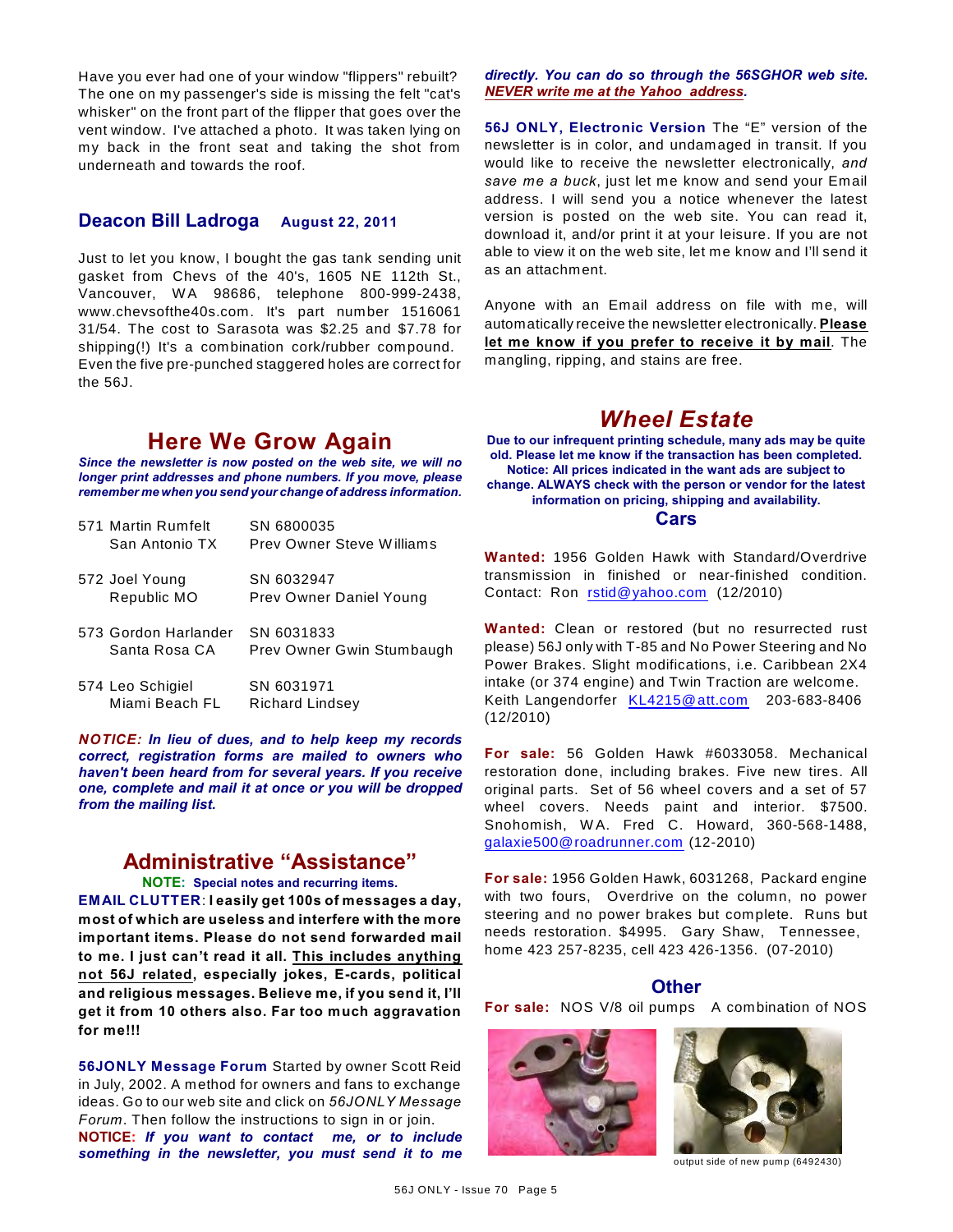

and newly machined parts to make up a late oil pump. Does not include a bottom plate. **\$349.00 + 15.00 shipping** Roscoe Stelford 15N119 Reinking Rd Hampshire, IL 60140 Tel: 847-464-5119 E m ail: Stelfordsinc@aol.com

output side of old style pump (440662)  $\,(09$ - $2011)$ 

**For sale: 56J Parts:** New!: Hawk Hydrovac mounting Brackets \$75/set, Hawk under dash tissue dispenser mounting bracket \$30, Upper & Lower Radiator Hoses \$20/ea, Fan & PS Belts \$10/ea, S/S "Check-Mark" mounting brackets \$15/pr, Speedometer Cable \$50, Ultra Front Seal \$10, Pilot Bearing \$25, Brake Wheel Cylinders \$35/ea, 160 deg Thermostat \$5, Inner Fin mouldings (C-Chrome w/mounting clips) \$75/pr, Sparkplug Wire Bracket Rubber Grommets \$2/ea 56J Tune-up parts: Premium quality solid core custom 56J & Packard engine spark plug wire sets. Please specify wire bracket type- early finger-type or later grommet-type, and single or dual carburetors. Cost is \$56 + \$10 shipping. Points \$6, Rotor \$10, Condenser \$7, Dist. Cap \$5-\$10-\$15, Spark Plugs \$15 (set of 8), Carburetor repair kits \$40 . Sample of NOS parts available: Jack Base, Jack Handle, Dip Stick, Tie Rod Ends, Hood Spring Set \$28, 1956-58 Hawk window regulators, Ultra tail shaft seal \$10, Packard Exhaust gasket set/\$25, 56 Hawk trunk lock housing \$75, 56 Hawk front fender spears \$85ea/\$165pr, 56 Hawk Inst lite sw \$25 & Climatizer sw \$30, 56-64 Hawk RF fender ext \$35, Window cranks \$25, Inside door handles \$35, 12 Volt Sparton Low tone horn \$75 B/U Lites (inquire) Many More Available-Inquire. Rebuilt parts: 56J Starters \$225 & 56J Generators \$175 (\$75 core). Tach sending units available, Water Pumps \$95 (your core appreciated), Hood latches \$50 Used Parts: Lots of trim, switches, gauges, sheet metal, etc. Please Inquire. . Contact: Brent Hagen, 6220 SE 55th Ave., Portland, OR 97206-6800. Email: [ghawk352@effectnet.com](mailto:ghawk352@effectnet.com)

Tel: 971-219-9687. W eb site:

www.1956goldenhawk.com/hagen (05-2011)

**For sale:** Many used 56 J Parts, Hawk doors and rear quarters. Call for needs. Many Studebaker Parts Available. K Body W indow Flipper Restoration Services, Stainless steel straightening, polishing. Very Good 56 Golden Hawk Hood. Dwayne Jacobson, 2620 Lake View Drive, Junction City, W1 54443 715-204-0258 or email [studebaker56j@mac.com](mailto:studebaker56j@mac.com) [www.studebakervendors.com/midwest](http://www.studebakervendors.com/midwest) (12-2010)

**For sale:** Set of near perfect fins. I restored 2 56J's using three cars. The third car was junked due to frame and body issues but it did have good fins and stainless (no usable check marks) and other parts. The fins were carefully restored, primed and ready to install. W ill consider offers but shipping might be costly because of size and packing requirements. I will deliver parts free to York. [renda1007@yahoo.com](mailto:renda1007@yahoo.com) (12-2010)

**Wanted:** High tone horn for my 56J. Bill Ladroga, (941) 378-7070 [ladroga@juno.com](mailto:ladroga@juno.com) (12-2010)

**For sale:** Packard Oiling System Parts and Upgrades For sale: **Just** found a stash of 1998 manufacture NOS Packard V8 hydraulic valve lifters. These were made by Johnson, a major OEM supplier, before they went out of business. To get enough for my use, I had to buy two cases, 234 units. W ill sell them to my '56J friends for \$9.00 each. For comparison, most major Packard suppliers are asking \$14-16 each. **Cam** Retainer Plate and Spacer - The factory engineers redesigned the oiling system to ameliorate the lifter clatter problems. The second-design cam retainer plate and spacer has been remanufactured in A2 tool steel and is now available. Don't rebuild your Packard V8 without it. - \$75. **Oldsmobile** V8 Oil Pump Conversion Kit - \$210, Oldsmobile V8 Standard Duty Oil Pump and Pickup - \$100, Oldsmobile V8 High Volume Oil Pump and Pickup - \$150, **Packard** Engineering Oil Pump Relief Valve Dump Tube - \$25, **Re-Manufactured** Packard Oil Pump – Vacuum Pump replaced by a  $\frac{1}{2}$ " cast iron bottom plate and triple the bearing area - \$350 and exchange of your pump. **Neoprene** Rear Main Seal - \$25, **Re-enforced** Front Balance Damper and Neoprene Seal - \$100 and exchange of your damper. **Rebuilt** W ater Pumps with improved seal and bearing. - \$100 and exchange of your pump, **Send cashier's check,** money order or PayPal to: Jack Vines, 3227 E. 28th Avenue, Spokane, W A 99223, [PackardV8@com cast.net](mailto:PackardV8@comcast.net) Studebaker-Packard V8 Limited, 509-535-8610 (12-2010)

**New Radio Dial Glass** for 1956 and 1957 Studebaker Delco radios, including 56J's. Accurate reproduction dial glass, just like the original,  $$25 + $4$  shipping. ALSO: **Rebuilt Packard water pumps** for sale \$95, plus \$11.00 for shipping, (your core is appreciated). ALSO: **Tachometers & Tachometer Sending Units**: I can repair most of these. I also rebuild sending unit to tachometer interconnect cables. ALSO: **Transmission Puke kit-II**: Stop that fluid from belching out the dip stick tube on start up. \$5 ppd. Mail check to Brent Hagen, 6220 SE 55th, Portland, OR 97206-6800 E-mail: [ghawk352@effectnet.com](mailto:ghawk352@effectnet.com)

[www.1956goldenhawk.com/hagen](http://www.1956goldenhawk.com/hagen) (05/2011)

**Adhesive Vinyl Inserts,** for 1956-1961 Studebakers with wheel cover (AC 2799). Enough to apply to 4 hubcaps, with spare inserts. Directions included \$27.50,



includes shipping in continental U.S. Right Impression, 319 S Chestnut St, Kimball, NE 69145, Phone or Fax: 308-235-3386 [rimpres@earthlink.net](mailto:rimpres@earthlink.net) (12-2010)

1956 Sky Hawk and Golden Hawk headliner trim bows!! One set consisting of 3 pieces with ends tapered. \$89.95 per set (includes shipping). Contact Myron McDonald at 417-678-4466 or cell 417-229-2603 (05-2010)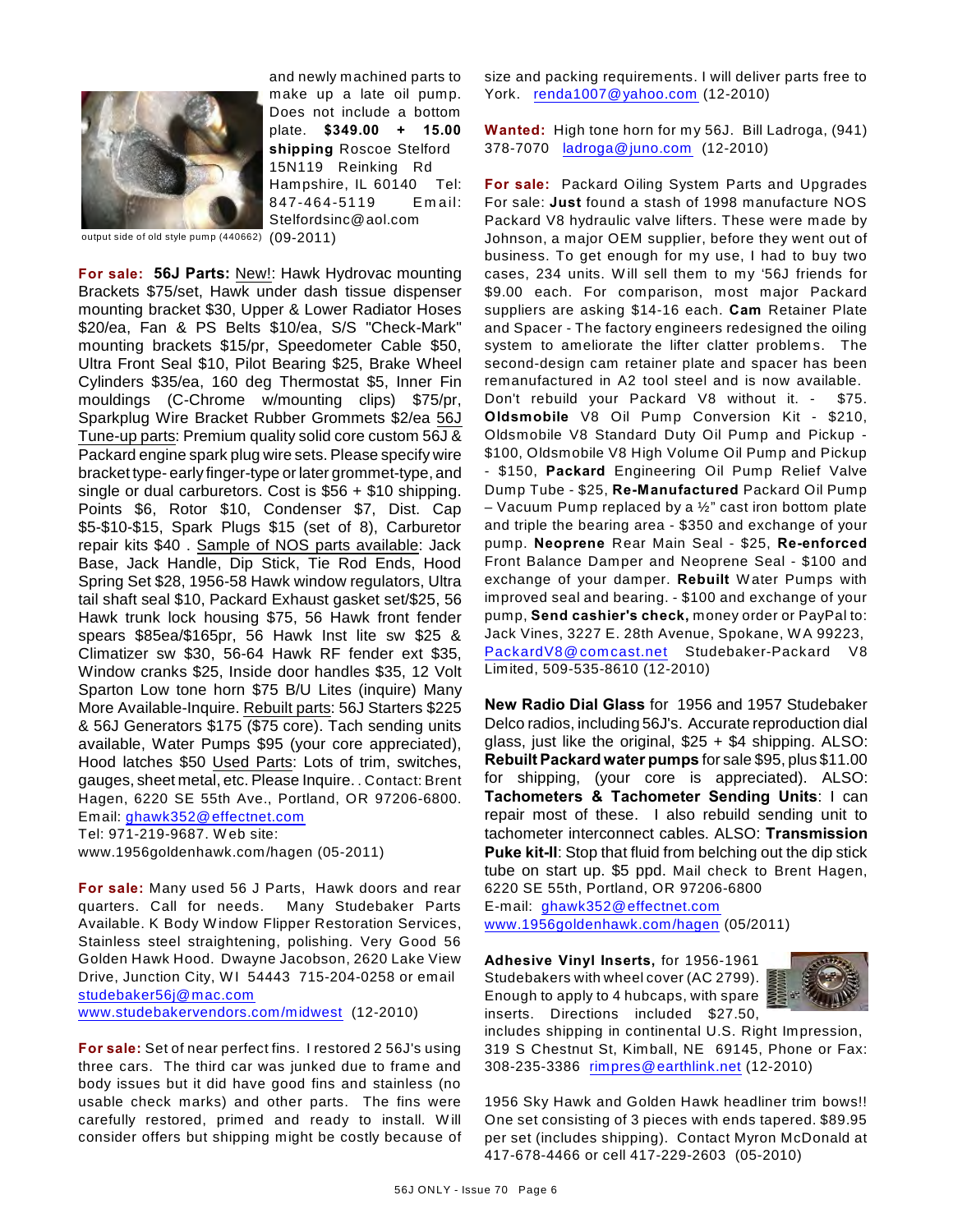

**Air conditioning** for 1955-56 V-8 Packard engine in whichever car it is in. You will need the third pulley and bolt for the crankshaft to drive the compressor. Modern, dependable, serviceable equipment starts with the Sanden compressor, 100-AMP

alternator to keep your battery charged, and the electric cooling fan. **AC pulley and bolt** \$300.00, **Bracket Kit** for alternator & compressor including offset oil fill tube and all hardware, NAPA numbers for belts, etc. \$350.. Includes shipping and handling.. Jack Nordstrom, 3023 Pine Valley Dr,, New Braunfels TX 78130, 800-775-7077. (04/2006)

**Reproduction Tail Light Housings.** Left and right side. **Parking Lamp Socket and Cable** part #1312869**. Exhaust extension. AC-2754** Originally available on 1956 Hawks and station wagons. Chrome finish. **1-104 Oil Filter Decal**. **1-083 Valve Cover Decal** (need 2). **1562457 Front brake drum**, finned complete with hub, cups, & studs. For pricing, shipping fees, and availability, contact: Studebaker International, 97 North 150 W est, Greenfield IN 46140-8562, 317-462-3124, FAX 317-462-8891 www.studebaker-intl.com (08-2004)

**Recast Steering Wheel PN 1540647,** white, 17", just like the original. \$575.00 + \$25.00 S/H. Shrock Body Shop, 3999 Tyrone Pike, Coalport PA 16627. (05-2004) [www.shrockbrothers.com/steering\\_wheels.html](http://www.shrockbrothers.com/steering_wheels.html)

**Ultram atic Transm ission Shift Indicator**. Die-cast Metal, with a clear casting, and indented letters pre-painted from the rear. Bill Glass, 18 Lorenz Dr, Valhalla NY 10595. 914-761-5788 or [BondoBill1@aol.com](mailto:BondoBill1@aol.com) (02-2004)

**Ultra400 Automatic Transmission Conversion** for your 1956 Golden Hawk. Enjoy the difference and confidence. No puking overflow. More power to the wheels. For more  $\triangle$ information: Jack Nordstrom, 4975



 $$40.00 + S/H$ 

IH-35 South, New Braunfels TX 78132, Tel 800-775-7077.

**AC-2799 reproduction Spoke Type hubcaps**. \$500.00



per set plus shipping. **1956 Golden Hawk Window Price Sticker** The design is based upon the general design of stickers which were actually done during the period 1959 thru 1966. Send \$40 along with your car's serial number and

options/accessories which were originally on your car (a copy of the production order would be very helpful.) If your car has been repainted and options/accessories added or deleted and you want the sticker to reflect the car as it is now just include the information. I have all of the prices. Questions, telephone 708-479-2658 or Richard Quinn 20026 W olf Rd. Mokena, IL 60448. [rtq11@aol.com](mailto:rtq11@aol.com)

# **56J Club Items**

#### *All Proceeds Help Maintain the Register Items can be ordered on-line through our web site*

**1956 Studebaker Golden Hawk Parts Catalog.** 320 pages. Includes specifications, part numbers, illustrations, indexes, utility items, and accessory codes, and a list of service bulletins (add \$15.00 foreign S/H).



\$38.00

**1956 Studebaker Golden Hawk Authenticity Guide.** Documents most of the quirks with 30 color photos and all decals shown. Divided into sections covering the engine, exterior, interior, trunk, paint and accessories (add \$13.00 foreign S/H)



**DVD and CD Items** PDF format, viewable with Adobe® Acrobat® Reader (included).

| \$20.00 | \$20.00 | \$11.00 | \$11.00 | \$11.00 |
|---------|---------|---------|---------|---------|
|         |         |         |         |         |

**1956 Studebaker Passenger Car Manuals on DVD. (Not for TV DVD player)** Contains the files that are on all three CDs plus the 1955-58 Chassis Parts Manual, 1953- 58 Body Parts Manual, 1956-57 Shop Manual, and the 1958 Shop Manual Supplement **\$20.00 1956 Golden Hawk Restorers Guide on DVD** Contains a video version of the Authenticity Guide. **\$20.00 1956 Studebaker GH Manuals on CD** Parts Catalog, Authenticity Guide, 1956 Owners Manual, Accessories Catalog, and W arner Overdrive Manual. **\$11.00 56J ONLY Newsletters on CD** Contains all the back issues of 56J Only. **\$11.00 1956 Studebaker GH Production Orders CD** All 4073 Production Orders for 1956 Golden Hawks, produced directly from our data base. **\$11.00 Copy of the Original Production Order** for your car. Directly from microfilm, Send serial number. **\$12.00**

**Name Badge** Soft vinyl, 4" x 3" with our logo in your car's color \$3.00.



\$3.50

 $(1, 0)$ 

**Patch** 4-1/2" x 2-1/2" Can be sewn or glued to a cap or shirt. Red on white background.

#### **Decals-Tags-**

| Oil Filler Cap, blue/buff                             | \$3.00 |
|-------------------------------------------------------|--------|
| Oil Bath, yellow/black                                | \$4.00 |
| Seat Belt, red/black/white (need 2) ea.               | \$3.00 |
| <b>Generator Field Terminal Tag, red</b>              | \$1.50 |
| Tachometer Sending Unit Tag, red                      | \$3.00 |
| <b>Club Rosters</b> (send Email or SASE, owners only) |        |

**Most Items Are Available On-line at the 56J Store** *Make Checks Payable to Frank Ambrogio.*